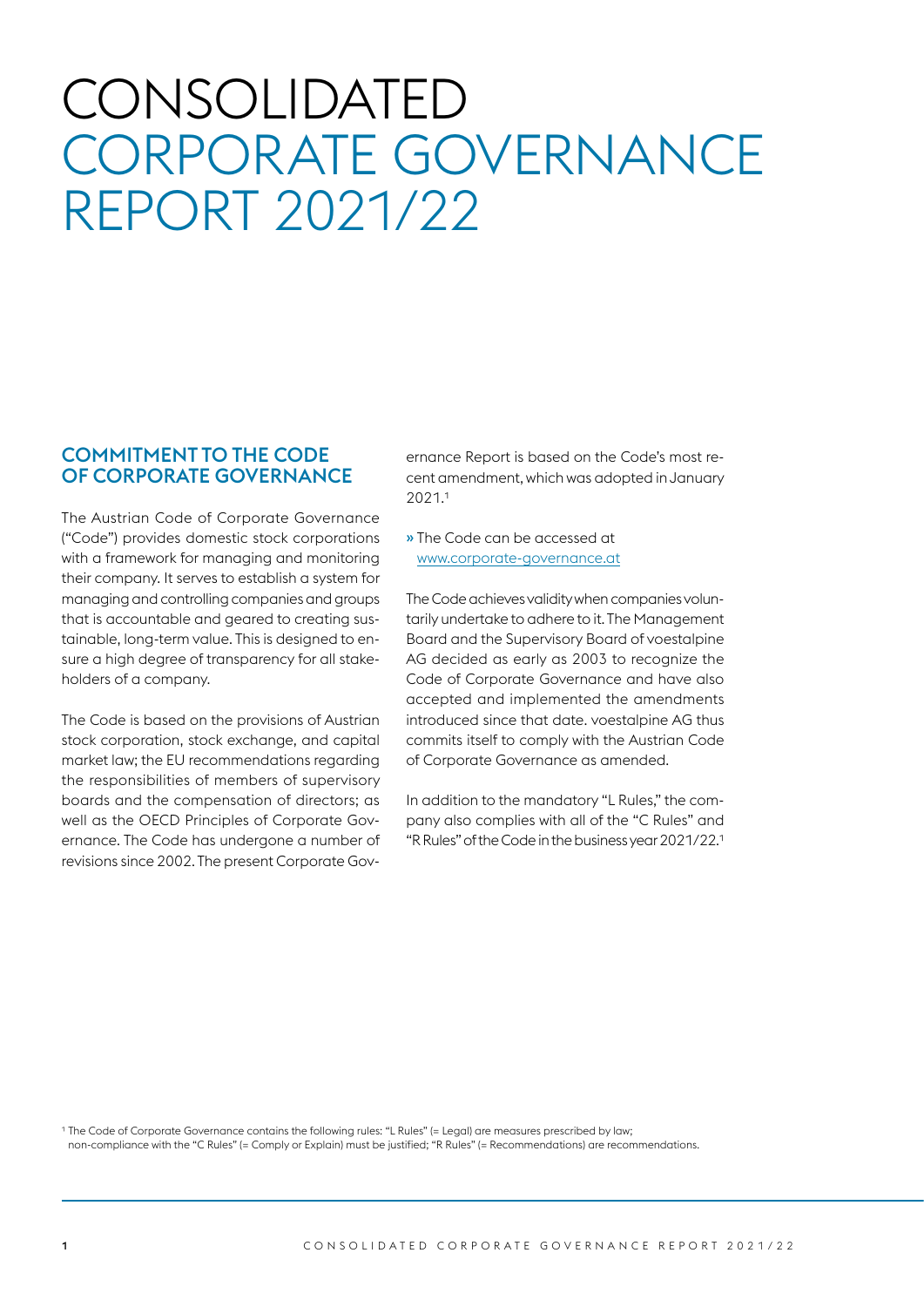#### » Dipl.-Ing. Herbert Eibensteiner

| <b>Chairman of the Management</b>  | Assigned areas of responsibility within the Group:                        |
|------------------------------------|---------------------------------------------------------------------------|
| <b>Board</b>                       | Corporate Development; R&D and Innovation Strategy; Strategic             |
| Born 1963; Member of               | Human Resources Management; Corporate Communications and                  |
| the Management Board               | Corporate Image; Compliance; Legal; M&A Strategic Environmental           |
| since 04/01/2012;                  | Management; Investor Relations; Information Competence Center             |
| Chairman of the Management         | (Trade & Statistics); Internal Audit                                      |
| Board since 07/03/2019;            |                                                                           |
| End of his current term of office: | Positions at material subsidiaries <sup>2</sup> of the voestalpine Group: |
| 03/31/2024                         | voestalpine Stahl GmbH, Chairman of the Supervisory Board;                |
|                                    | voestalpine High Performance Metals GmbH,                                 |
|                                    | Chairman of the Supervisory Board;                                        |
|                                    | voestalpine Metal Engineering GmbH,                                       |
|                                    | Chairman of the Supervisory Board;                                        |

voestalpine Metal Forming GmbH, Chairman of the Supervisory Board

#### » Dipl.-Ing. Dr. Franz Kainersdorfer

| <b>Head of the Metal Engineering</b><br><b>Division</b><br>Born 1967; Member of                                                                                            | Assigned area of responsibility within the Group:<br>Group's Long-Term Energy Supply                                                                                                                                                                                                                                                                                                                                                                                                                                                                                                                                                                                                                                                                                                                                   |
|----------------------------------------------------------------------------------------------------------------------------------------------------------------------------|------------------------------------------------------------------------------------------------------------------------------------------------------------------------------------------------------------------------------------------------------------------------------------------------------------------------------------------------------------------------------------------------------------------------------------------------------------------------------------------------------------------------------------------------------------------------------------------------------------------------------------------------------------------------------------------------------------------------------------------------------------------------------------------------------------------------|
| the Management Board<br>since 07/01/2011;<br>End of his current term of office:<br>03/31/2024; Member of the<br>Supervisory Board of VA Erzberg<br>GmbH, Eisenerz, Austria | Positions at material subsidiaries <sup>2</sup> of the voestalpine Group:<br>voestalpine Metal Engineering GmbH,<br>Chairman of the Executive Management Board;<br>voestalpine Stahl GmbH, Member of the Supervisory Board;<br>voestalpine High Performance Metals GmbH,<br>Member of the Supervisory Board;<br>voestalpine Metal Forming GmbH, Member of the Supervisory Board;<br>voestalpine Stahl Donawitz GmbH, Chairman of the Supervisory Board;<br>voestalpine Rail Technology GmbH, Chairman of the Supervisory Board;<br>voestalpine Tubulars GmbH, Chairman of the Supervisory Board;<br>voestalpine Texas LLC, Member of the Board of Directors;<br>voestalpine Rohstoffbeschaffungs GmbH,<br>Deputy Chairman of the Advisory Board;<br>voestalpine Wire Rod Austria GmbH, Member of the Supervisory Board |
|                                                                                                                                                                            |                                                                                                                                                                                                                                                                                                                                                                                                                                                                                                                                                                                                                                                                                                                                                                                                                        |

#### » Mag. Dipl.-Ing. Robert Ottel, MBA

| <b>Chief Financial Officer (CFO)</b> |
|--------------------------------------|
| Born 1967; Member of                 |
| the Management Board                 |
| since 04/01/2004;                    |
| End of his current term of office:   |
| 03/31/2024; Deputy Chairman          |
| of the Supervisory Board of          |
| APK-Pensionskasse AG, Vienna,        |
| Austria; Member of the Super-        |
| visory Board of Wiener Börse AG,     |
| Vienna, Austria                      |
|                                      |

#### Assigned areas of responsibility within the Group:

Corporate Accounting and Reporting; Controlling including Investment Controlling; Group Treasury; Taxes; Management Information Systems; Risk Management; Information Technology

#### Positions at material subsidiaries<sup>2</sup> of the voestalpine Group:

voestalpine Stahl GmbH, Deputy Chairman of the Supervisory Board; voestalpine High Performance Metals GmbH, Deputy Chairman of the Supervisory Board; voestalpine Metal Engineering GmbH, Deputy Chairman of the Supervisory Board; voestalpine Metal Forming GmbH, Deputy Chairman of the Supervisory Board

2 The material subsidiaries listed in this Report are the divisions' lead companies as well as subsidiaries of the voestalpine Group with revenue of over EUR 200 million.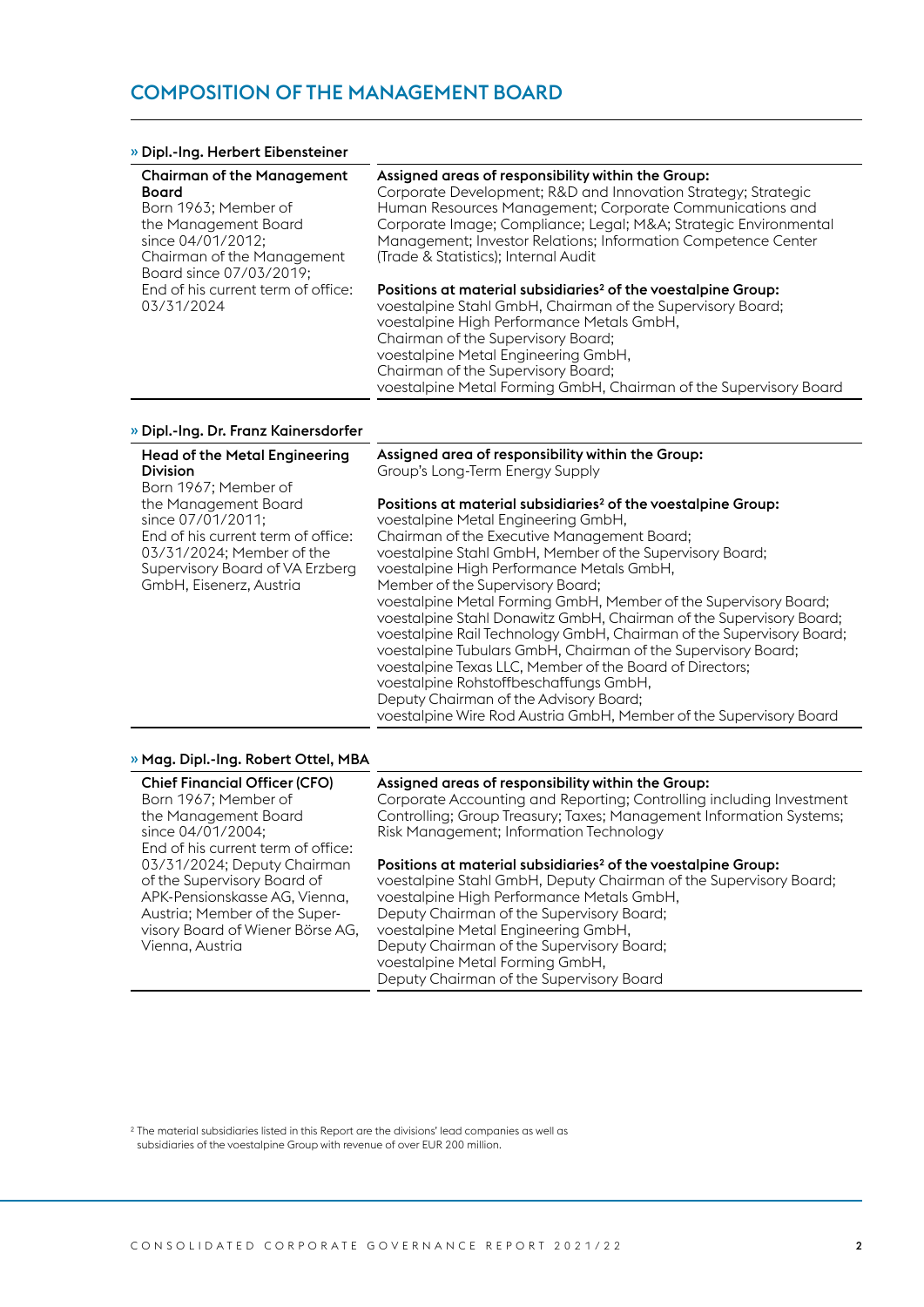## » Dipl.-Ing. Franz Rotter

| Head of the High Performance<br><b>Metals Division</b> | Assigned area of responsibility within the Group:<br>health & safety      |
|--------------------------------------------------------|---------------------------------------------------------------------------|
| Born 1957; Member of                                   |                                                                           |
| the Management Board                                   | Positions at material subsidiaries <sup>2</sup> of the voestalpine Group: |
| since 01/01/2011;                                      | voestalpine High Performance Metals GmbH,                                 |
| End of his current term of office:                     | Chairman of the Executive Management Board;                               |
| 03/31/2024                                             | voestalpine Stahl GmbH, Member of the Supervisory Board;                  |
|                                                        | voestalpine Metal Engineering GmbH, Member of the Supervisory Board;      |
|                                                        | voestalpine Metal Forming GmbH, Member of the Supervisory Board;          |
|                                                        | voestalpine BOHLER Edelstahl GmbH, Member of the Supervisory Board;       |
|                                                        | Buderus Edelstahl GmbH, Chairman of the Supervisory Board;                |
|                                                        | Uddeholms AB, Member of the Executive Board;                              |
|                                                        | voestalpine High Performance Metals Deutschland GmbH,                     |

Member of the Advisory Board;

Villares Metals S.A., Member of the Supervisory Board

## » Dipl.-Ing. Dr. Peter Schwab, MBA

| <b>Head of the Metal Forming</b><br><b>Division</b>                                                                                                                                                      | Assigned area of responsibility within the Group:<br><b>Procurement Strategy</b>                                                                                                                                                                                                                                                                                                                                                                                                                                                                                                                                                                                                                                                                                                                                                                                        |
|----------------------------------------------------------------------------------------------------------------------------------------------------------------------------------------------------------|-------------------------------------------------------------------------------------------------------------------------------------------------------------------------------------------------------------------------------------------------------------------------------------------------------------------------------------------------------------------------------------------------------------------------------------------------------------------------------------------------------------------------------------------------------------------------------------------------------------------------------------------------------------------------------------------------------------------------------------------------------------------------------------------------------------------------------------------------------------------------|
| Born 1964; Member of                                                                                                                                                                                     |                                                                                                                                                                                                                                                                                                                                                                                                                                                                                                                                                                                                                                                                                                                                                                                                                                                                         |
| the Management Board<br>since 10/01/2014;<br>End of his current term of office:<br>03/31/2024; Chairman of the<br>Supervisory Board of the Austrian<br>Institute of Technology (AIT),<br>Vienna, Austria | Positions at material subsidiaries <sup>2</sup> of the voestalpine Group:<br>voestalpine Metal Forming GmbH,<br>Chairman of the Executive Management Board;<br>voestalpine Stahl GmbH, Member of the Supervisory Board;<br>voestalpine High Performance Metals GmbH,<br>Member of the Supervisory Board;<br>voestalpine Metal Engineering GmbH, Member of the Supervisory Board;<br>voestalpine Automotive Components Cartersville LLC,<br>Chairman of the Board;<br>voestalpine Automotive Components Dettingen GmbH & Co KG,<br>Chairman of the Advisory Board;<br>voestalpine Automotive Components Schwäbisch Gmünd GmbH<br>& Co KG, Chairman of the Advisory Board;<br>voestalpine Krems GmbH, Chairman of the Supervisory Board;<br>voestalpine Sadef nv, Chairman of the Executive Board;<br>voestalpine Precision Strip GmbH, Chairman of the Supervisory Board |

## » Dipl.-Ing. Hubert Zajicek, MBA

| <b>Head of the Steel Division</b><br>Born 1968; Member of<br>the Management Board | Assigned area of responsibility within the Group:<br>Raw Materials                                                                                                                                                                                                                                                                                                                                                                                                                                                                                                                                                                                                                                                                       |
|-----------------------------------------------------------------------------------|------------------------------------------------------------------------------------------------------------------------------------------------------------------------------------------------------------------------------------------------------------------------------------------------------------------------------------------------------------------------------------------------------------------------------------------------------------------------------------------------------------------------------------------------------------------------------------------------------------------------------------------------------------------------------------------------------------------------------------------|
| since 07/04/2019;<br>End of his current term of office:<br>03/31/2024             | Positions at material subsidiaries <sup>2</sup> of the voestalpine Group:<br>voestalpine Stahl GmbH, Chairman of the Executive Management Board;<br>voestalpine High Performance Metals GmbH,<br>Member of the Supervisory Board;<br>voestalpine Metal Engineering GmbH, Member of the Supervisory Board;<br>voestalpine Metal Forming GmbH, Member of the Supervisory Board;<br>voestalpine Grobblech GmbH, Chairman of the Supervisory Board;<br>voestalpine Steel & Service Center GmbH,<br>Chairman of the Supervisory Board;<br>Logistik Service GmbH, Chairman of the Supervisory Board;<br>voestalpine Texas LLC, Chairman of the Board of Directors;<br>voestalpine Rohstoffbeschaffungs GmbH,<br>Chairman of the Advisory Board |
|                                                                                   |                                                                                                                                                                                                                                                                                                                                                                                                                                                                                                                                                                                                                                                                                                                                          |

2 The material subsidiaries listed in this Report are the divisions' lead companies as well as subsidiaries of the voestalpine Group with revenue of over EUR 200 million.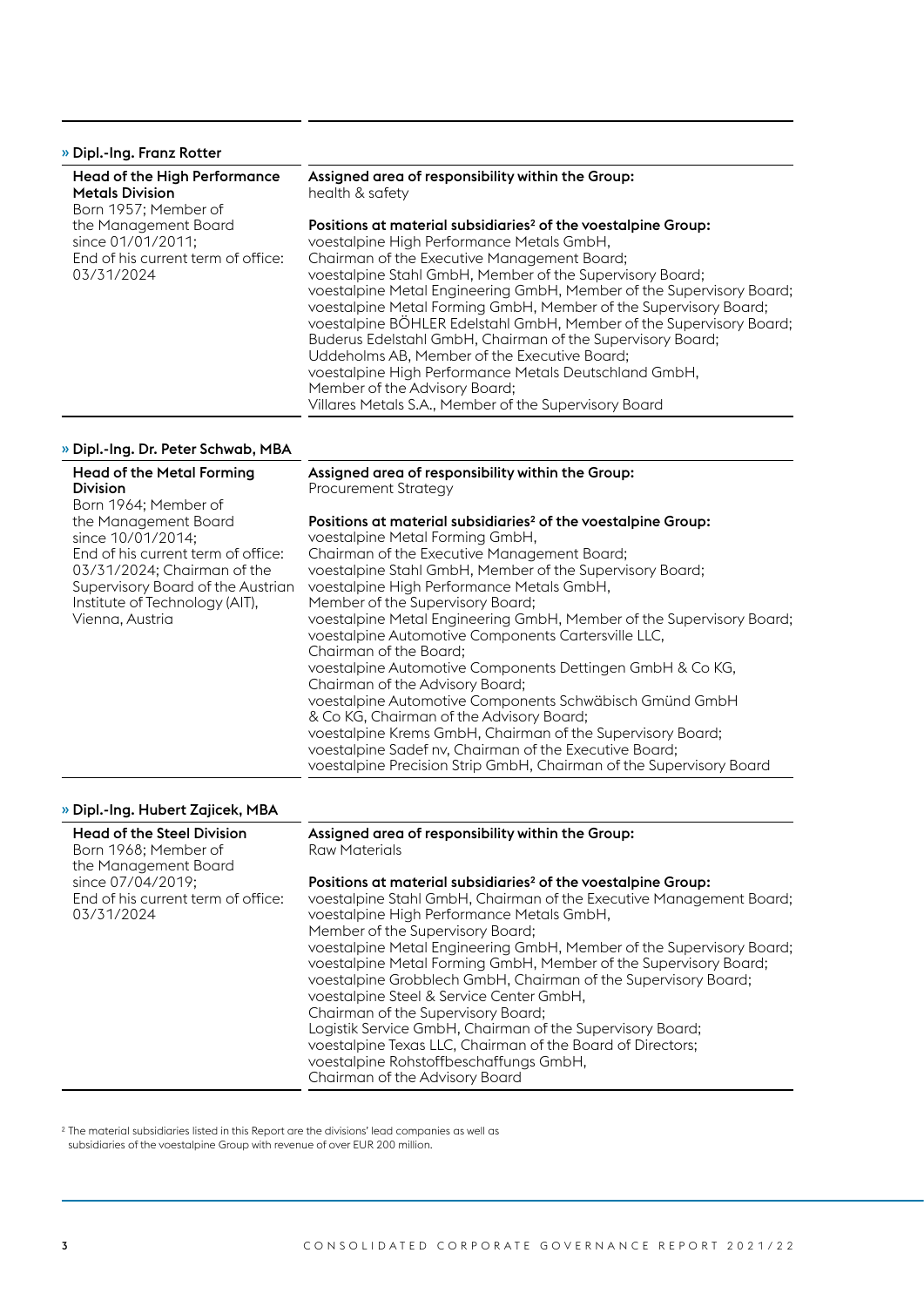## COMPOSITION OF THE SUPERVISORY BOARD

| » Dr. Wolfgang Eder                                   | Chairman of the Supervisory Board (since 04/01/2022)                                                                                                                                                                                                                                                                                                                                                                     |
|-------------------------------------------------------|--------------------------------------------------------------------------------------------------------------------------------------------------------------------------------------------------------------------------------------------------------------------------------------------------------------------------------------------------------------------------------------------------------------------------|
| Born 1952                                             | Initial appointment: 07/03/2019<br>Former Chairman of the Management Board of voestalpine AG, Linz,<br>Austria;                                                                                                                                                                                                                                                                                                          |
|                                                       | Chairman of the Supervisory Board of Infineon Technologies AG,<br>Neubiberg/Munich, Germany                                                                                                                                                                                                                                                                                                                              |
| » Dr. Joachim Lemppenau<br><b>Born 1942</b>           | Member of the Supervisory Board<br>Chairman of the Supervisory Board (until 03/31/2022)<br>Initial appointment: 07/07/1999<br>Former Chairman of the Management Board of<br>Volksfürsorge Versicherungsgruppe, Hamburg, Germany                                                                                                                                                                                          |
| » Dr. Heinrich Schaller<br><b>Born 1959</b>           | Deputy Chairman of the Supervisory Board (since 07/04/2012)<br>Initial appointment: 07/04/2012<br>CEO of Raiffeisenlandesbank Oberösterreich AG, Linz, Austria;<br>Second Deputy Chairman of the Supervisory Board of<br>Raiffeisen Bank International AG, Vienna, Austria;<br>Deputy Chairman of the Supervisory Board of AMAG Austria Metall AG,<br>Braunau-Ranshofen, Austria                                         |
| » KR Dr. Franz Gasselsberger, MBA<br><b>Born 1959</b> | Member of the Supervisory Board<br>Chairman of the Audit Committee (since 07/03/2019)<br>Initial appointment: 07/01/2004<br>CEO of Oberbank AG, Linz, Austria;<br>Member of the Supervisory Board of Bank für Tirol und Vorarlberg<br>Aktiengesellschaft, Innsbruck, Austria;<br>Member of the Supervisory Board of BKS Bank AG, Klagenfurt, Austria;<br>Member of the Supervisory Board of Lenzing AG, Lenzing, Austria |
| » Mag. Ingrid Jörg<br><b>Born 1969</b>                | Member of the Supervisory Board<br>Initial appointment: 07/03/2019<br>President of Aerospace and Transportation,<br>Constellium Switzerland AG, Zurich, Switzerland                                                                                                                                                                                                                                                      |
| » Dr. Florian Khol<br><b>Born 1971</b>                | Member of the Supervisory Board<br>Initial appointment: 07/03/2019<br>Attorney at law; partner at Binder Grösswang Rechtsanwälte GmbH,<br>Vienna, Austria                                                                                                                                                                                                                                                                |
| » Mag. Maria Kubitschek<br><b>Born 1962</b>           | Member of the Supervisory Board<br>Initial appointment: 07/03/2019<br>Deputy Director of the Federal Chamber of Workers/<br>Vienna Chamber of Workers, Vienna, Austria                                                                                                                                                                                                                                                   |
| » Prof. Elisabeth Stadler<br><b>Born 1961</b>         | Member of the Supervisory Board<br>Initial appointment: 07/03/2019<br>Chairwoman of the Management Board of Vienna Insurance Group AG<br>(Wiener Versicherung Gruppe), Vienna, Austria;<br>Member of the Supervisory Board of OMV Aktiengesellschaft,<br>Vienna, Austria                                                                                                                                                 |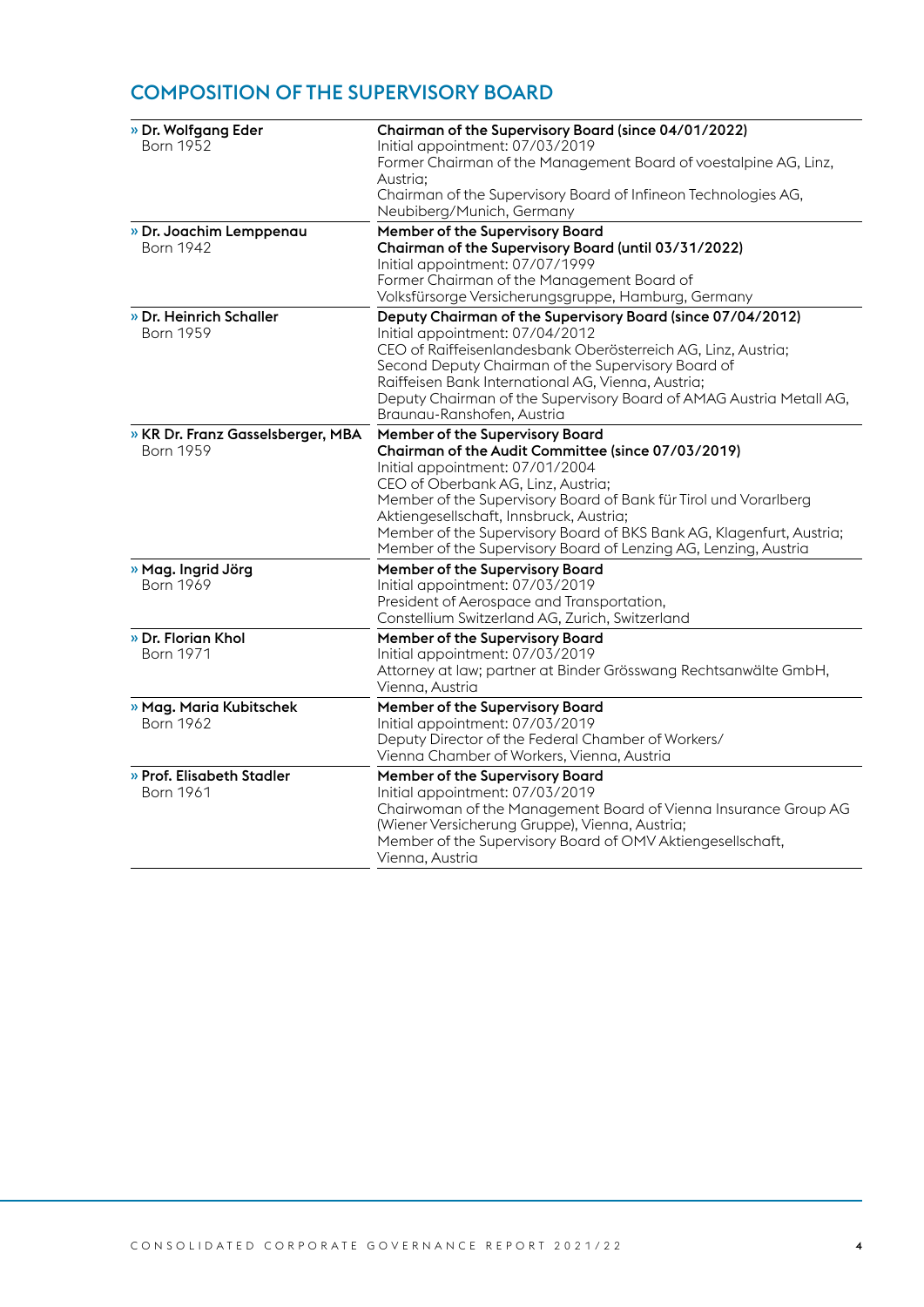*Delegated by the Works Council:*

| » Josef Gritz<br><b>Born 1959</b>   | Member of the Supervisory Board<br>Initial delegation: 01/01/2000                                                                                                                                                     |
|-------------------------------------|-----------------------------------------------------------------------------------------------------------------------------------------------------------------------------------------------------------------------|
|                                     | Chairman of the Works Council for Workers of<br>voestalpine Stahl Donawitz GmbH, Donawitz, Austria                                                                                                                    |
| » Sandra Fritz<br><b>Born 1977</b>  | Member of the Supervisory Board<br>Initial delegation: 06/15/2019<br>Member of the Works Council for Salaried Employees of<br>voestalpine AG, Linz, Austria                                                           |
| » Hans-Karl Schaller<br>Born 1960   | Member of the Supervisory Board<br>Initial delegation: 09/01/2005<br>Chairman of the Group Works Council of voestalpine AG, Linz, Austria;<br>Chairman of the European Works Council of voestalpine AG, Linz, Austria |
| » Gerhard Scheidreiter<br>Born 1964 | Member of the Supervisory Board<br>Initial delegation: 01/01/2012<br>Chairman of the Works Council for Workers of<br>voestalpine BÖHLER Edelstahl GmbH & Co KG, Kapfenberg, Austria                                   |

All Supervisory Board positions held by shareholder representatives end as of the close of the Annual General Meeting of voestalpine AG tasked with adopting resolutions regarding the business year 2023/24. None of the members of the Supervisory Board missed more than one half of the meetings of the Supervisory Board during the business year 2021/22.

## COMPENSATION REPORT FOR MANAGEMENT BOARD AND SUPERVISORY BOARD

The compensation of the members of the Management Board and the members of the Supervisory Board for the business year 2021/22 is accounted for as part of the Compensation Report to be prepared in accordance with Sections 78c and 98a Austrian Stock Corporation Act *(Aktiengesetz – AktG).* The Compensation Report will be submitted to the Annual General Meeting on July 6, 2022, for a vote and subsequently published on the company's website. In contrast to previous years, therefore, there will be no separate reporting on compensation as part of the Consolidated Corporate Governance Report.

## INFORMATION REGARDING THE INDEPENDENCE OF THE MEMBERS OF THE SUPERVISORY BOARD

Under Rule 53 of the Austrian Code of Corporate Governance, the majority of the members elected to the Supervisory Board by the Annual General Meeting shall be independent of the company and its Management Board. The Supervisory Board shall establish and publish criteria regarding such independence (see www.voestalpine.com » Investors » Corporate Governance).

Based on the criteria established by the Supervisory Board, seven of eight members elected to the Supervisory Board by the Annual General Meeting have confirmed that they consider themselves to be independent. The Supervisory Board member, Dr. Wolfgang Eder, pointed out in his confirmation that, given his position as the Management Board Chairman of voestalpine AG until July 3, 2019, he does not fulfill one of the Supervisory Board's criteria of independence. With the exception of Dr. Heinrich Schaller (who represents the shareholder, Raiffeisenlandesbank Oberösterreich Invest GmbH & Co OG) and Mag. Maria Kubitschek (who represents the voestalpine Mitarbeiterbeteiligung Privatstiftung), none of the Supervisory Board members elected by the Annual General Meeting are shareholder members with an investment of more than 10% in voestalpine AG or represent the interests of shareholders holding stakes in excess of 10% (Rule 54).

As legal counsel to voestalpine AG and its subsidiaries, the law firm of Binder Grösswang Rechts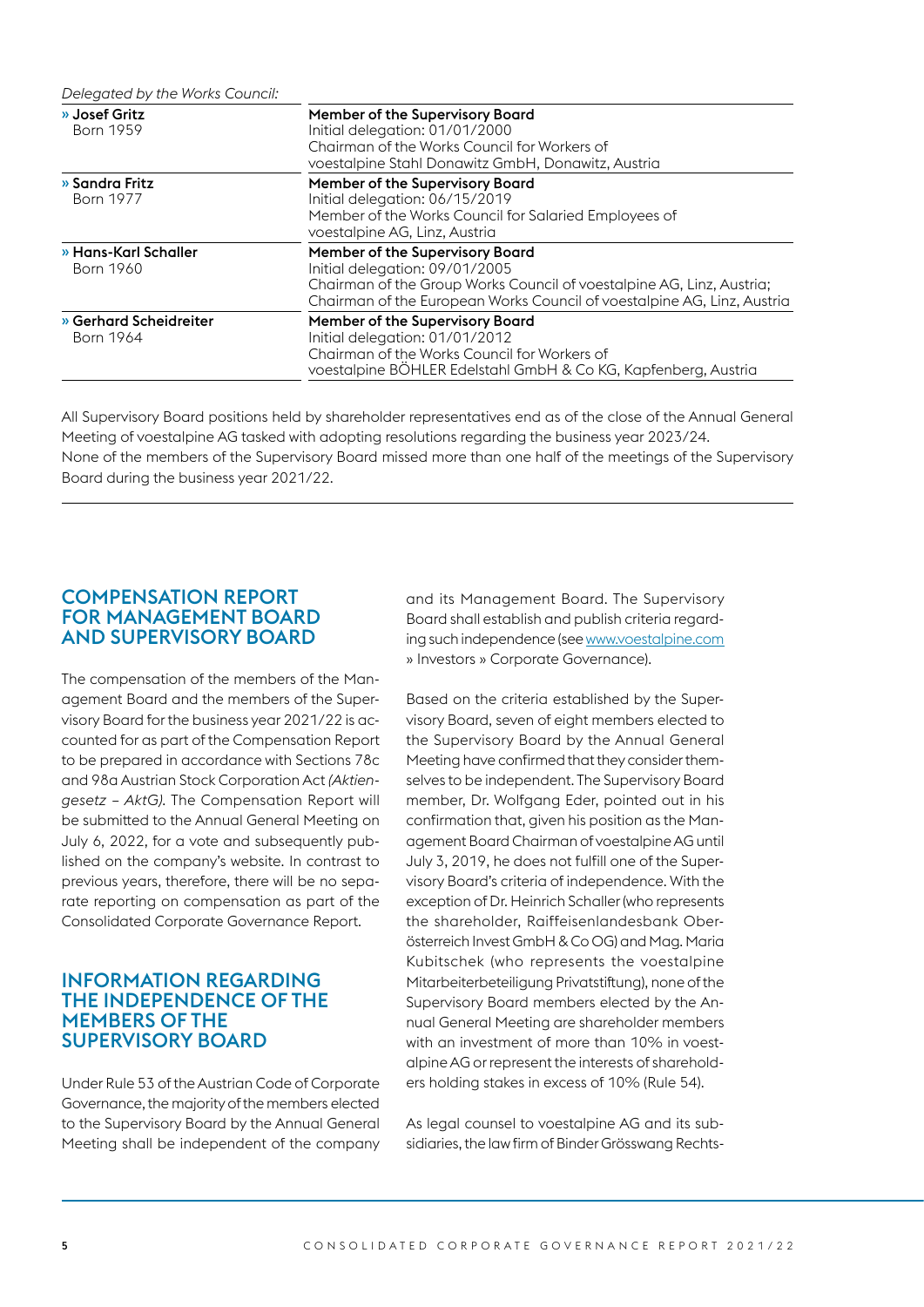anwälte GmbH, of which the Supervisory Board member Dr. Florian Khol is a partner, provided legal services in the business year 2021/22 particularly in connection with matters related to corporate, capital market, and real estate law. Fees for these matters were billed at customary market rates. For the business year 2021/22, total net fees of EUR 19,237 (2020/21: EUR 23,930) were incurred for services provided by the law firm of Binder Grösswang Rechtsanwälte GmbH. The Supervisory Board member, Prof. Elisabeth Stadler, is the Chairwoman of the Management Board of Vienna Insurance Group AG (Wiener Versicherung Gruppe – VIG). The voestalpine Group has purchased insurance policies from VIG at terms and conditions customary for the market and industry primarily for the following areas: property/business interruptions, corporate liability, and transportation. VIG accounted for about 35.5% (2020/21: about 36.2%) of the voestalpine Group's premiums for insurance programs in the business year 2021/22.

## COMMITTEES OF THE SUPERVISORY BOARD

The Articles of Association authorize the Supervisory Board to appoint committees from among its ranks and to define their rights and responsibilities. The committees may also be given the right to make decisions. In accordance with the ratio defined in Section 110 (1) Austrian Labor Constitution Act *(Arbeitsverfassungsgesetz – ArbVG),* the employee representatives on the Supervisory Board have the right to nominate members with a seat and a vote for Supervisory Board committees. The following Supervisory Board committees have been established:

#### GENERAL COMMITTEE

The General Committee simultaneously serves as the Nomination Committee as defined in the Code. The Chairman of the Supervisory Board and one or all of his deputies are members of the General Committee. With the exception of matters concerning relations between the company and the members of the Management Board, pursuant to Section 110 (1) ArbVG one or two employee representatives are also members of the General Committee.

The General Committee is responsible for executing, amending, or rescinding directors' contracts with members of the Management Board as well as for all matters associated with the administration of Management Board members' stock option plans. As the Nomination Committee, the General Committee submits recommendations to the Supervisory Board concerning potential candidates for positions on the Management and/or Supervisory Board that are becoming vacant. The General Committee is authorized to make decisions in urgent cases.

#### Members of the General Committee of the Supervisory Board:

- » Dr. Joachim Lemppenau (Chairman—until March 31, 2022)
- » Dr. Wolfgang Eder
	- (Chairman—from April 1, 2022)
- » Dr. Heinrich Schaller
- » Hans-Karl Schaller

## AUDIT COMMITTEE

The Audit Committee is tasked with the responsibilities set forth in Section 92 (4a) AktG as well as in Rule 40 of the Code. Hence it is responsible for monitoring the financial reporting process; reviewing and monitoring the auditor's independence and supervising their work; reviewing and preparing the approval of the annual financial statements; reviewing the proposal for the appropriation of earnings, the Management Report, and the Consolidated Corporate Governance Report; as well as approving non-audit services. It is also tasked with monitoring the consolidated financial reporting process, reviewing the Group's Consolidated Financial Statements, and submitting a recommendation for the selection of the auditor. The Audit Committee also is responsible for monitoring the effectiveness of the Group-wide Internal Control system, Internal Audit, and the Risk Management system as well as for reporting the findings of its reviews to the Supervisory Board.

#### Members of the Audit Committee of the Supervisory Board:

- » KR Dr. Franz Gasselsberger, MBA (Chairman)
- » Dr. Wolfgang Eder
- » Dr. Joachim Lemppenau
- » Dr. Heinrich Schaller
- » Hans-Karl Schaller
- » Josef Gritz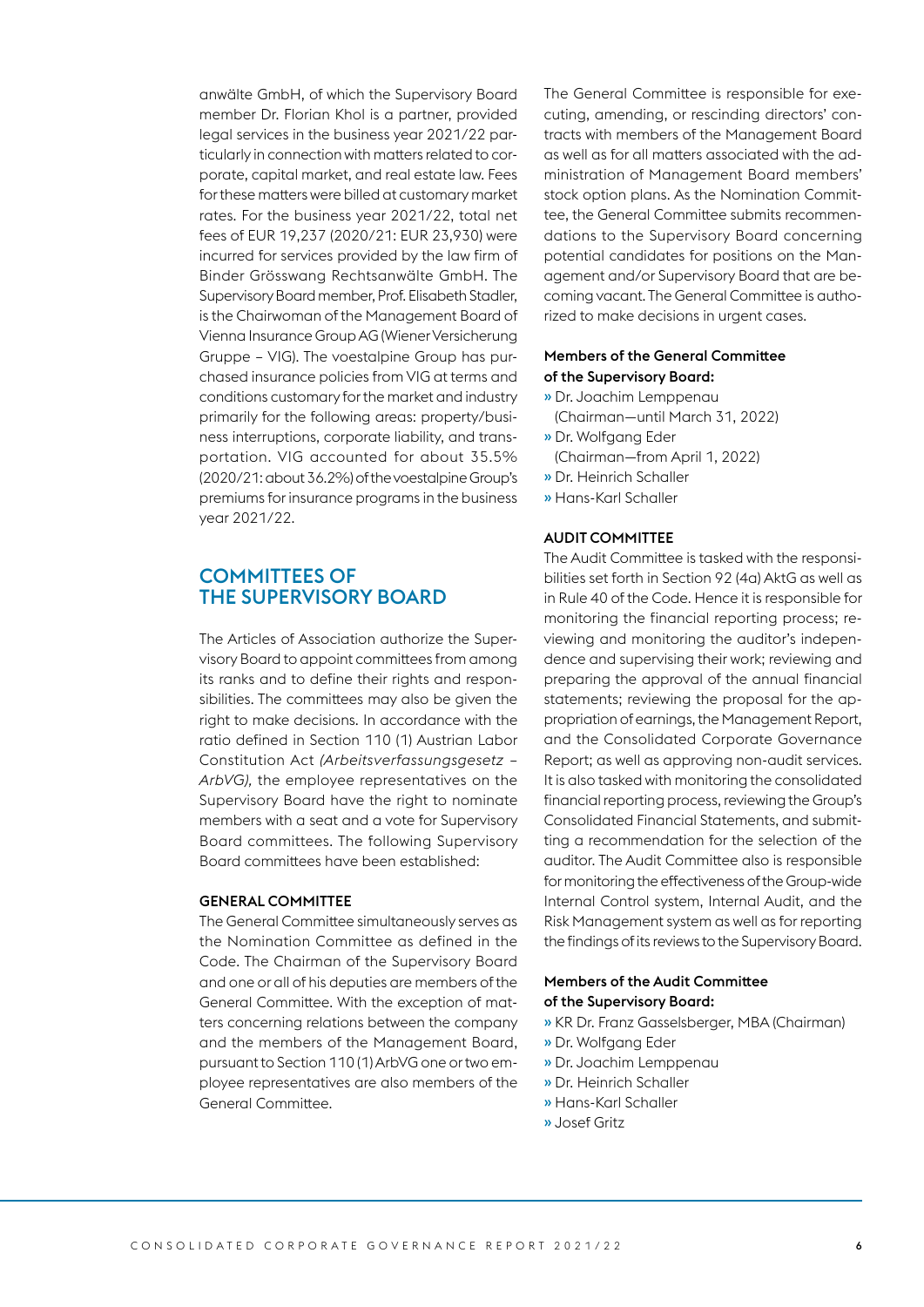#### COMPENSATION COMMITTEE

The Compensation Committee consists of at least two shareholder representatives, including the Chairman of the Supervisory Board. It prepares proposals for the Compensation Policy applicable to the members of the Management Board and monitors whether the directors' contracts with Management Board members comply with the Policy.

## Members of the Compensation Committee of the Supervisory Board:

- » Dr. Joachim Lemppenau
- (Chairman—until 03/31/2022) » Dr. Wolfgang Eder
- (Chairman—from 04/01/2022)
- » Dr. Heinrich Schaller
- » Hans-Karl Schaller

In the business year 2021/22, the majority of members of all Supervisory Board committees met the criteria for independence pursuant to Rule 53 of the Code of Corporate Governance.

## NUMBER OF AND SIGNIFICANT CONTENT OF THE SUPERVISORY BOARD AND COMMITTEE MEETINGS IN THE BUSINESS YEAR 2021/22

During the business year 2021/22, the Supervisory Board fulfilled its responsibilities under the law and the Articles of Association; it held four plenary sessions, three meetings of the Audit Committee, and four meetings of the General Committee.

In both the General Committee and the Audit Committee meetings, the Management Board provided comprehensive oral and written information regarding the development of the company's business as well as its financial management and position.

In addition to addressing the regular reports on the Group's current business and financial position, at its meetings the Supervisory Board dealt especially with matters related to sustainability and innovation as well as information technology and the digital transformation—all of which will determine the future. Hence possible future scenarios involving  $CO<sub>2</sub>$ -reduced steel production at the company's plants in Linz and Donawitz (both Austria) were front and center. At its meeting in March 2022, the Supervisory Board took a first step toward decarbonizing the production of steel by making an important decision that will move the voestalpine Group from coal-based blast furnace technology to electric arc furnace technology powered by electricity from sustainable sources. As early as in the Northern summer of 2022, the Group will start to clear the future construction site required for this purpose and carry out infrastructure modification work at both aforementioned steelmaking facilities. The estimated investment costs for the project's first phase are in the low three-digit million euro range. During the current business year, the Supervisory Board will have to make final decisions on investments in the electricity-based technology that will serve as a partial replacement for the blast furnacebased technology still in use at this time. The construction of the new facilities will begin in 2024. One electric arc furnace each is to be commissioned in Linz and Donawitz in early 2027. As of now, the estimated investment costs are about EUR 1 billion. Following this technological shift, the voestalpine Group will be able to cut its carbon dioxide emissions by some 30%—a significant first step. This represents a reduction of three to four million tons of  $CO<sub>2</sub>$  per year—roughly equivalent to 5% of Austria's total annual carbon emissions. In the long term, the company seeks to achieve carbon neutral steel production largely on the basis of green hydrogen; its relevant research on promising breakthrough technologies already is at an advanced stage.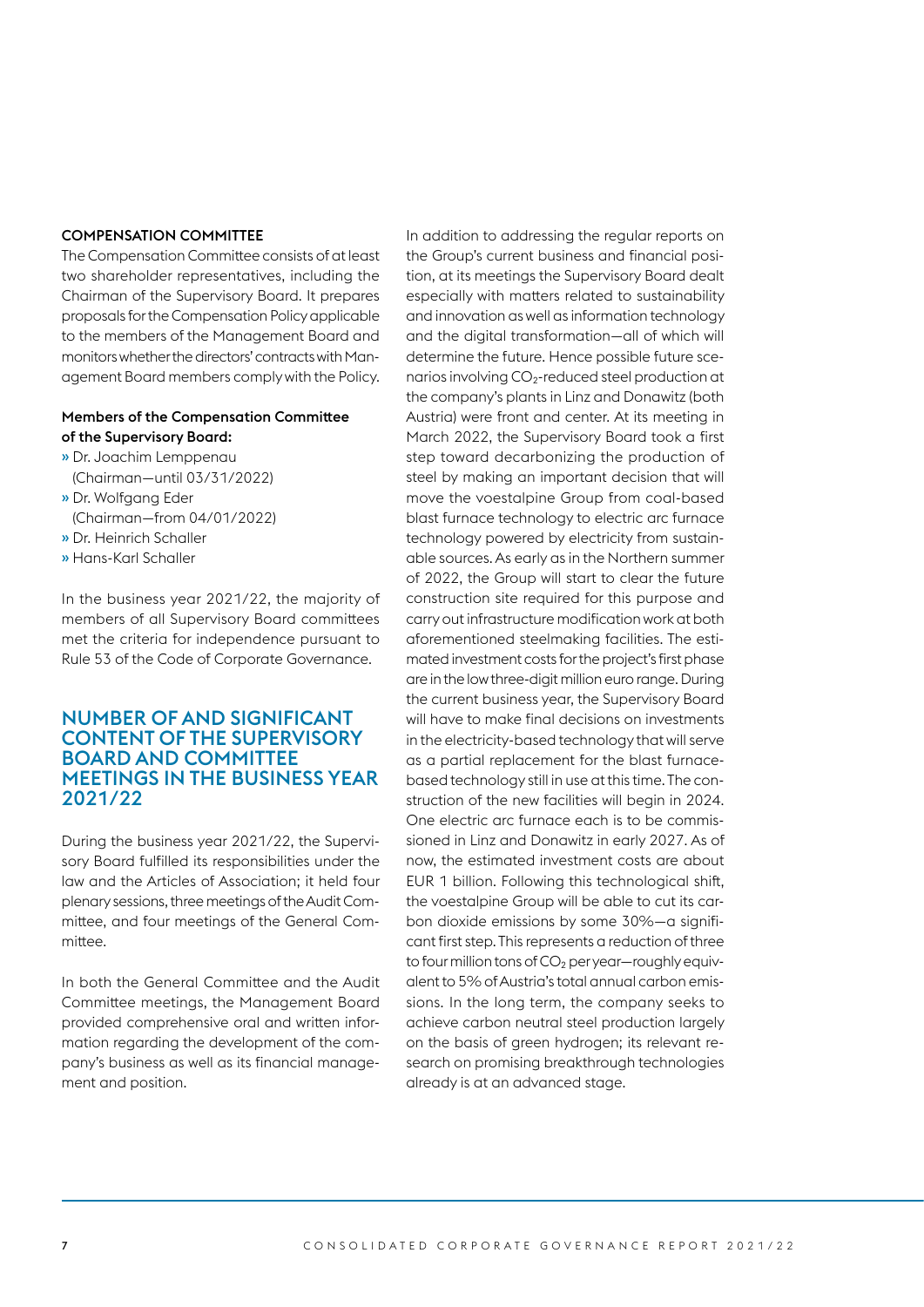Just as in the preceding business year, furthermore, in the business year 2021/22 the Supervisory Board also explored strategic options for the direct reduction plant used to produce hot briquetted iron (HBI) in Corpus Christi, Texas, USA. At its meeting on March 22, 2022, the Supervisory Board approved the sale of a majority stake in the plant. Pursuant thereto, the Management Board signed a sale agreement with ArcelorMittal on April 14, 2022, regarding the sale of 80% of voestalpine's stake in voestalpine Texas Holding LLC. An agreement on the guaranteed, long-term supply of 420,000 tons annually of the HBI produced in Corpus Christi is an element of voestalpine's remaining equity interest of 20%. This supply will provide the basis for the aforementioned initial steps to decarbonize the production of steel in both Linz and Donawitz. In addition, this partnership will mitigate the spot market risk arising from the HBI that voestalpine does not need. The Texas-based HBI plant has a production capacity of about two million tons of HBI per year. The closing of the transaction is planned for June 2022.

Over and above issues related to the compensation of the Management Board and the Supervisory Board, the latter's General Committee also dealt with a change in the Compensation Policy applicable to the members of the Supervisory Board, which was resolved at both the Supervisory Board meeting on June 8, 2021, and the Annual General Meeting on July 7, 2021.

The Audit Committee concerned itself especially with the preparation and review of the company's consolidated and annual financial statements, the auditor's independence as well as topics related to the current and future structure of the Internal Control system, the risk management system, and Internal Audit.

The auditor of the auditing firm, Deloitte Audit Wirtschaftsprüfungs GmbH, attended all three meetings of the Audit Committee in the business

year 2021/22 and was available for questions and discussions.

At the Supervisory Board meeting on March 22, 2022, Dr. Joachim Lemppenau resigned from his position as the Chairman of the Supervisory Board effective as of the end of March 2022; subsequently, Dr. Wolfgang Eder was elected the new Chairman effective April 1, 2022. However, Dr. Lemppenau will continue to make himself available to the Supervisory Board as a member until the end of his current term of office, i.e., up to the Annual General Meeting 2024.

At its meeting on March 22, 2022, the Supervisory Board also carried out the self-evaluation required under Rule 36 of the Code and, after asking the Management Board to leave the room, used a list of questions to address the general cooperation between Management Board and Supervisory Board, the quality and scope of the documents made available to the Supervisory Board as well as organizational issues.

## PRINCIPLES OF THE voestalpine GROUP'S COMPENSATION POLICY

Employees' total compensation takes the form of fixed, market-rate salaries, some of which are supplemented by variable compensation.

The amount of the fixed salaries is based on the activities, role, and position of the given employee, as well as their individual experience and expertise. Any relevant statutory requirements and contracts under collective bargaining agreements or works agreements are complied with as applicable. In the event of supplementary, variable compensation, the amount of the given component of compensation is contingent on the achievement of stipulated targets. Depending on the given employee's role, both qualitative and quantitative targets are agreed. The qualitative targets are usually set for one business year at a time, whereas the quantitative targets are usually set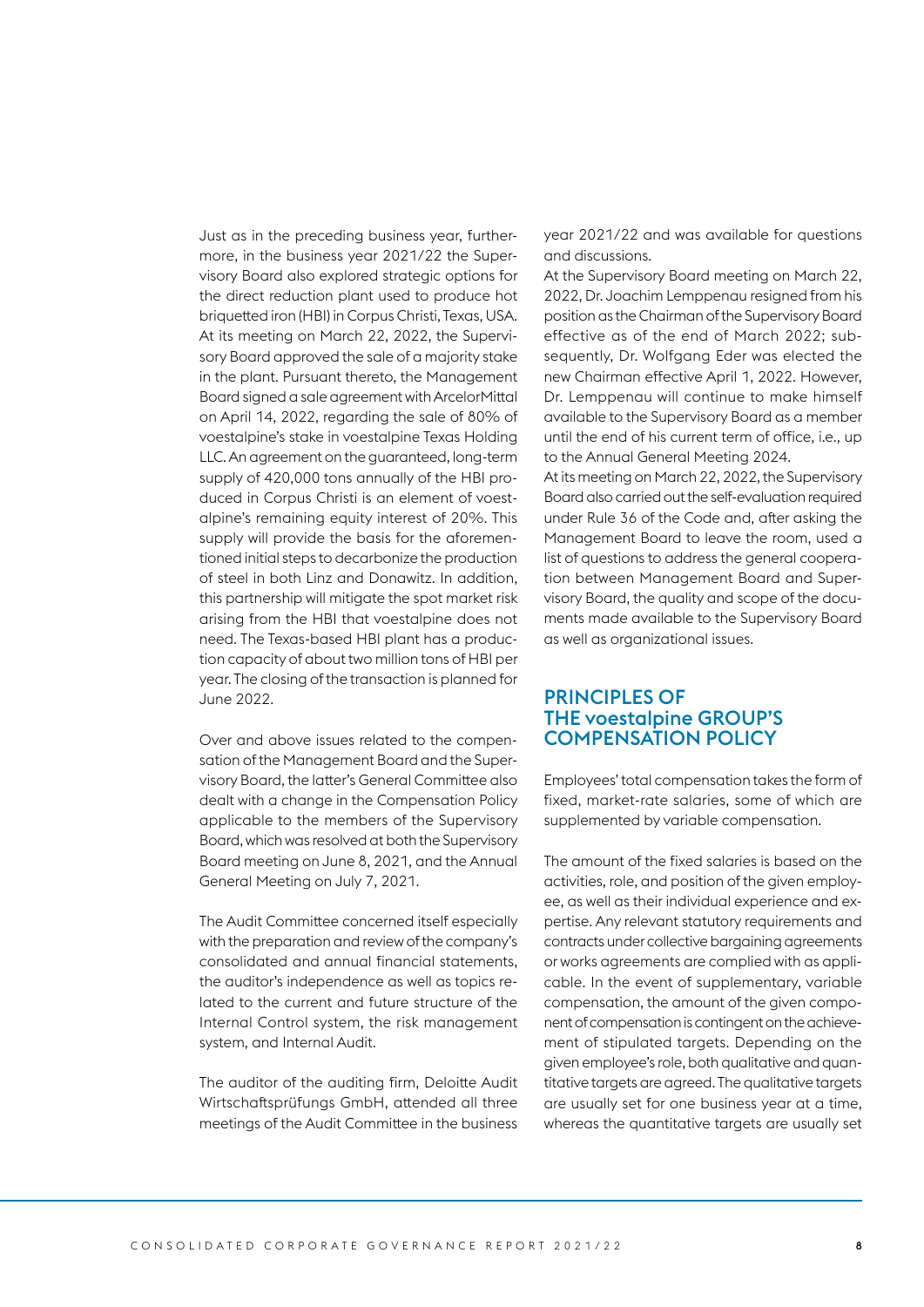for one business year at a time and, in part, for a minimum of three years.

Group-wide requirements applicable to managing directors and officers concern the amount of the maximum possible variable compensation and the weighting of the targets. Compensation packages for all other employees are determined by each individual company in line with market conditions, taking into account both local practice and local requirements. Various compensation elements are possible in this connection, including non-monetary components:

- » Pension plans (e.g., the Austrian pension fund)
- » Insurance (e.g., accident insurance)
- » Discounts at the cafeteria
- » Coupons

The compensation packages of managing directors and officers always include variable compensation (bonus) and, in some cases, a pension plan and a company car.

## COMPOSITION OF THE MANAGEMENT BOARD AND THE SUPERVISORY BOARD

Professional suitability (i.e., whether the candidate possesses the requisite competence and experience) and personality traits (e.g., personal integrity) are material criteria in the selection and appointment of Management Board members. In addition, age and gender are also included in the decision-making process. Independent management audits by external advisers that are conducted as necessary ensure that the decisions are also based on objective evaluations. At present, no woman sits on the Management Board of voestalpine AG. The members of the Management Board are between 53 and 64 years of age, possess a range of educational credentials primarily in technical fields as well as widely ranging professional and international management experience. The shareholder representatives on the Supervisory Board are elected by the Annual General Meeting in accordance with the applicable statutory framework. At this time, the Supervisory Board includes four women and two non-Austrian nationals. The members of the Supervisory Board are between 51 and 79 years of age and possess a wide range of professional expertise as well as professional and management experience.

## STEPS FOR PROMOTING WOMEN

In the business year 2021/22, the percentage of female executives was 12.9%, thus down slightly from 13.6% the previous business year. One woman has been appointed to a divisional management position since the business year 2013/14.

As part of internal leadership development efforts, great importance is placed on continuing to increase the percentage of female participants. The Group thus takes care to ensure that women are represented at each training level of the Leadership Development Program ("value:program"). New iterations of the value:program were launched in the business year 2021/22 after a hiatus of about 1.5 years on account of the pandemic. Owing to international travel restrictions, however, in the business year 2021/22 only 131 employees from 14 countries were able to participate in this multi-stage executive development program; women accounted for 12.2% of the enrollees.

Overall, the percentage of women in the voestalpine Group in the business year 2021/22 was 15.4% (previous year: 14.8%). There are industryspecific, historical, and cultural reasons for this percentage—which remains low compared with other industries. In the public's consciousness, the image of a steel and technology Group still conforms to the image of heavy industry, with the result that broad-based recruitment of female employees is a challenging undertaking. Nonetheless, the percentage of women in the voestalpine Group among salaried employees up to the age of 30